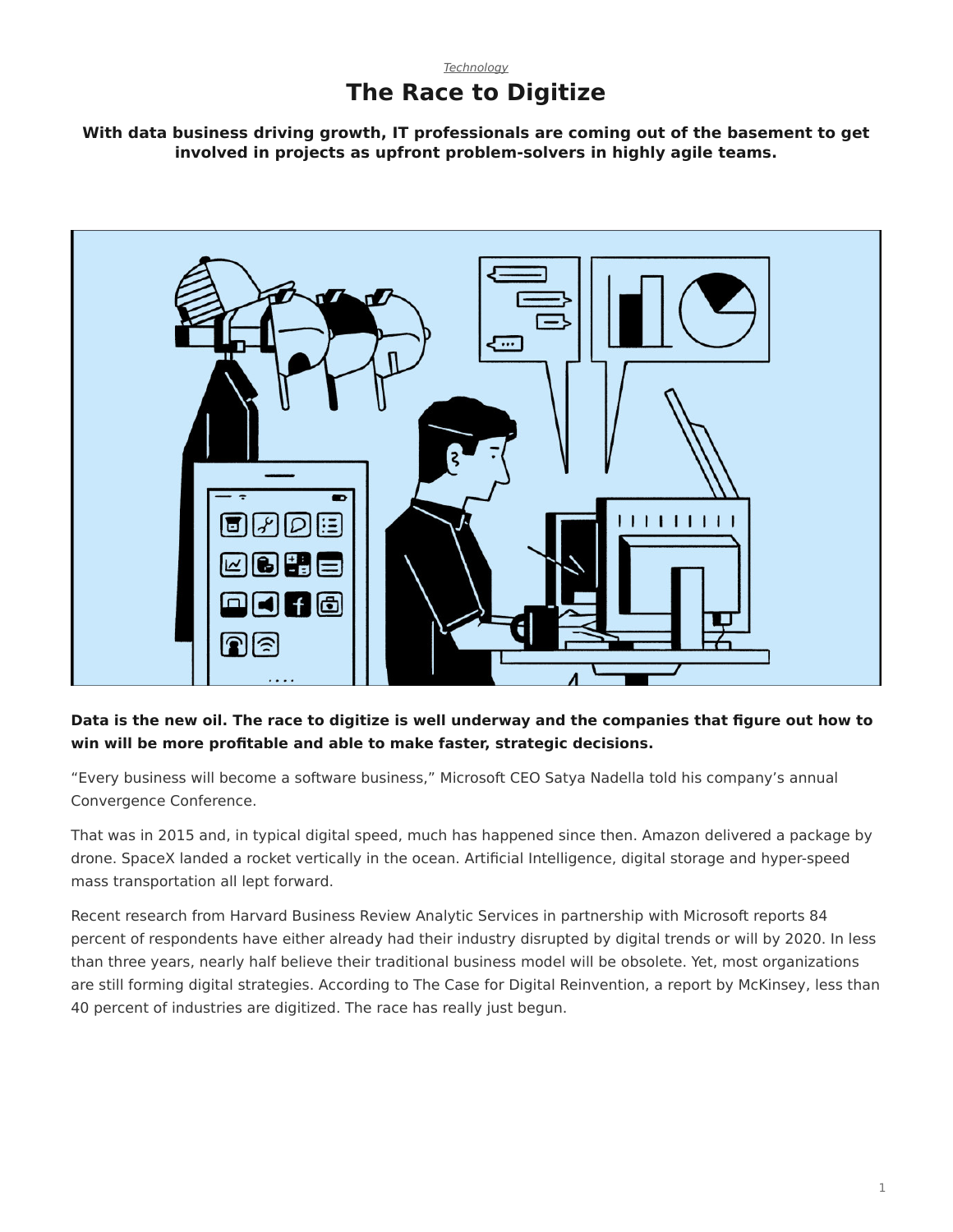

"The most successful companies will not only have access to data – market, customer, operational – but they'll derive unique, actionable insights from that data to help them better serve customers, improve business operations and transcend current business models," says Rimes Mortimer, general manager of applied innovation at Microsoft.

As leaders accelerate the digital transformation of their organizations, those who want to compete are rethinking the role of the information technology (IT) team, and fostering a new set of skills and behaviors. Companies are looking to build a degree of agility, creativity and responsiveness not previously demanded.

# **TRANSFORMING IT**

"Information technology as we used to know it is dead," says Luis Palacios, technology director at Cisco Spain. "It's all about people, helping people transform, use and consume technologies in a natural and transparent manner."

Forget the "factory farms" of IT professionals with their heads down at a single workstation fixing a piece of code, or IT departments in the basement next to the servers they're required to protect. Now, IT is driving business growth. They are analyzing patterns within data, extracting insights, communicating, pitching and planning future projects. They are highly adaptable and flexible.

## **"As digital transformation takes shape, business leaders must rethink how to empower employees."**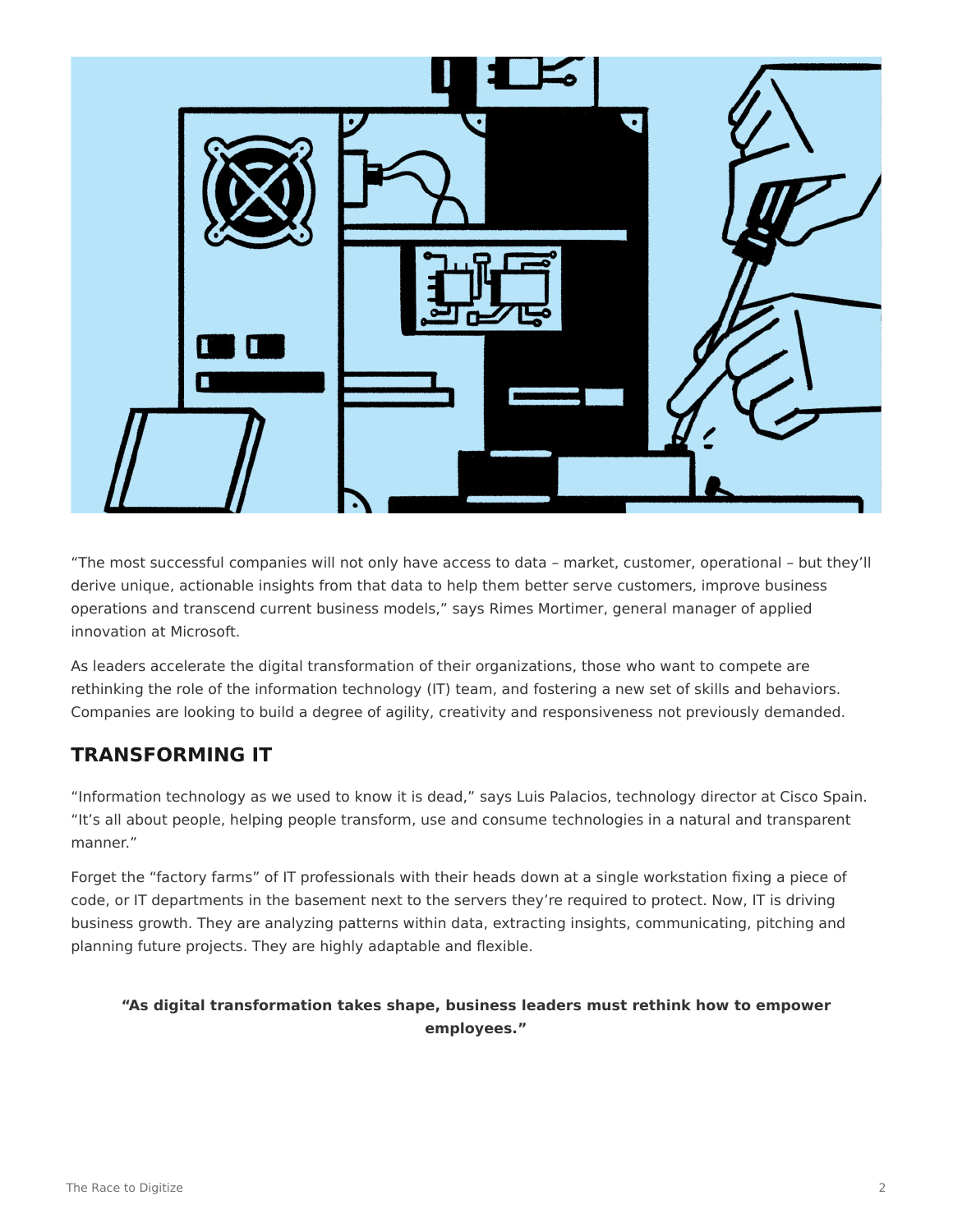#### **RIMES MORTIMER** | General Manager, Applied Innovation, Microsoft

"Instead of being there at the end when the problem has been identified and the plan has been created, we're getting involved in the upfront design thinking. What problem are we trying to solve? What customer are we trying to help? That really changes the skillsets you need to be successful," says Terry Lenhardt, CIO at Steelcase.

Now, there's a need for more than traditional technology skills. Information technology teams need communicators, collaborators and creators. People need to have emotional intelligence to empathize and respond to a customer. The fervor to attract and keep this topgrade talent is greater than ever as competition in the digital realm grows exponentially.

"Digital transformation at its core is business transformation enabled by IT," says Mortimer. "Finding the intersection of business and technology will turn the modern IT pro into a 'chief collaborator' working across many groups."

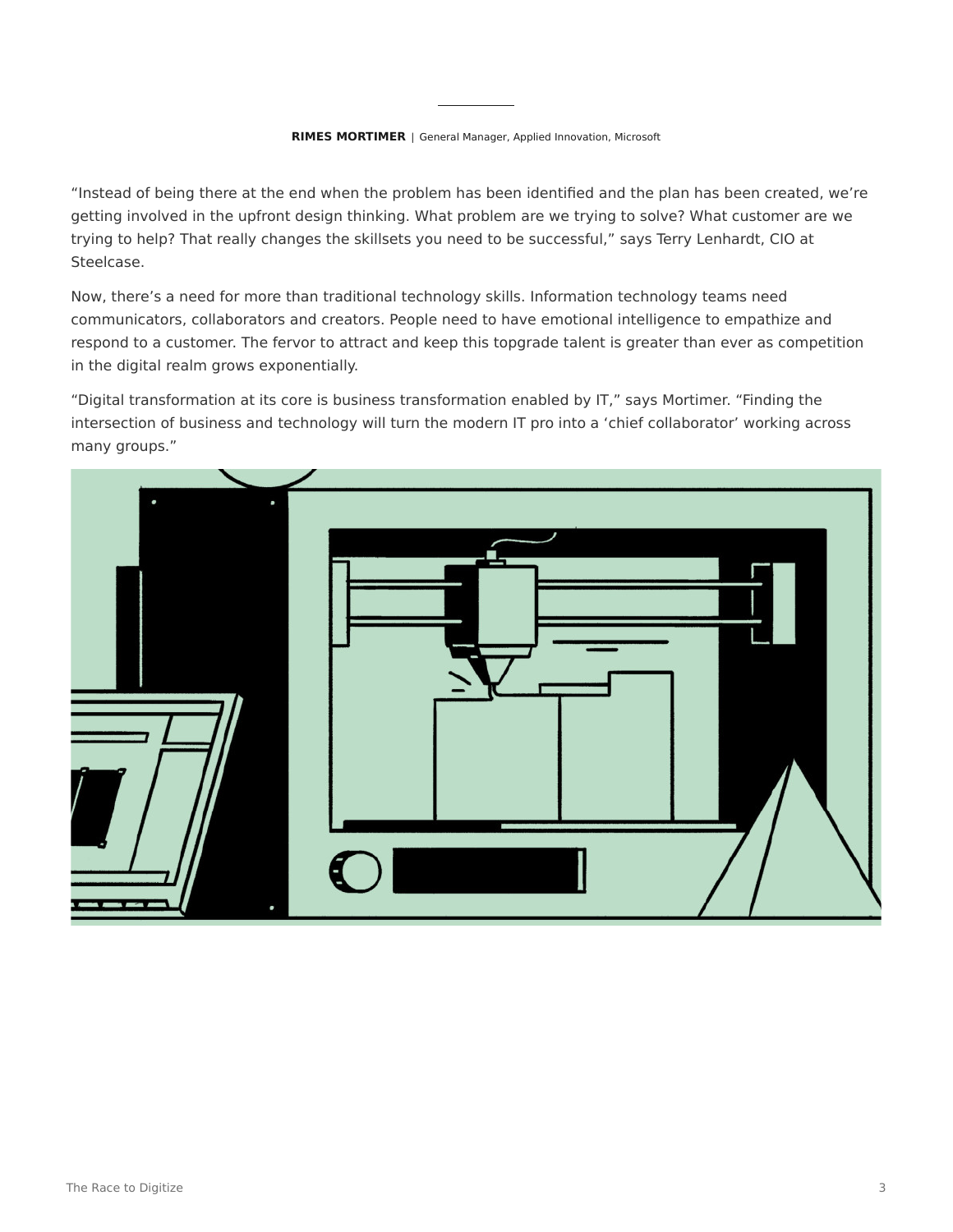# **THE JOURNEY TO AGILE**

These new teams will need to work in new ways as well. Many technology development groups have already adopted "Agile Software Development"—drastically changing the old ways people would get work done. A collection of software developers first applied the term "Agile" to a collection of methodologies in 2001. The Manifesto for Agile Software Development expresses 12 principles designed to help teams create and respond to change in an ever-changing environment. Agile is a set of methods where solutions evolve through collaboration between empowered, cross-functional teams.

Instead of a team working on a project for years or even months, and then delivering a perfect solution to the customer, Agile is customer-centric. It involves a rich, empowered team that learns with their customer producing incremental effectiveness, incorporating feedback and delivering iterative work quickly.

Customers today expect fast development and frequent updates—just look at your smartphone: its software updates every few months. Cisco's Palacios describes an example of Agile development:

"In the past, we might wait for 20 features to be created before delivering a product. Now, we start with what we need tomorrow. For example, we may decide we need to make a phone call over the internet. We might start with audio and one 'call' button, launching it in 15 days. We put it into the market, receive feedback and begin working on the next stage simultaneously. Revenue begins right away and we get to design the next feature using customer feedback."

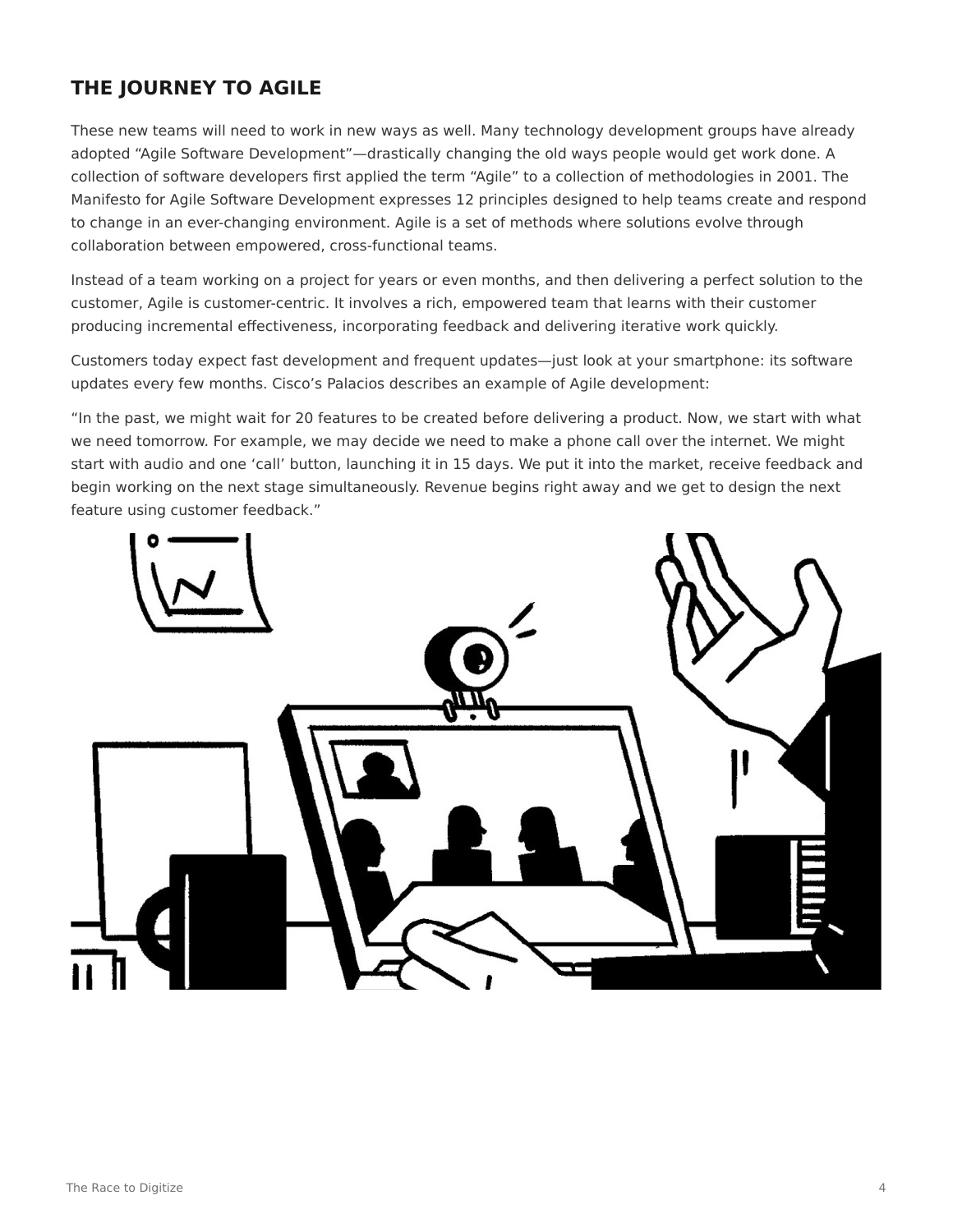When you're used to spending years getting the details just right, Agile is a drastic shift in behavior. It's about people swarming a problem, and requires an interactive team. Agile's ideal state has people working physically in the same space so speed isn't compromised and learnings are easily shared. Projects can't stand still waiting for an email response, a return call or for someone to get back from vacation. The Agile process is an organic, collective journey where work is visible and transparent.

"It's a meld of culture, human resources, facilities and technology," says Palacios. "It has to be done together. If you buy our technology and that's it, people might not use it. You have to offer them the right culture, right affordances and right spaces to use it."



Palacios says people need different spaces depending on how they need to work at the moment. They may need a place for a big team conversation, or a two-person space where they can display technology. They may need time alone to concentrate, or time with their small group to iterate.

Mortimer agrees. "As digital transformation takes shape, business leaders must rethink how to empower employees to support the cultural and workforce shifts digital transformation brings. The process starts with designing a workplace where every work style can thrive – one that harnesses digital intelligence to improve experiences and enables the flexibility of mobility, while keeping the organization, people and information secure."

It's something Lenhardt is thinking about as well. With the mix of highly desired skills sought for today's global work environment, people are looking for spaces that perform — places that help them work at their very best. These workplaces should be inviting and inspiring as well, because every company is now competing with the likes of Silicon Valley for top tier talent.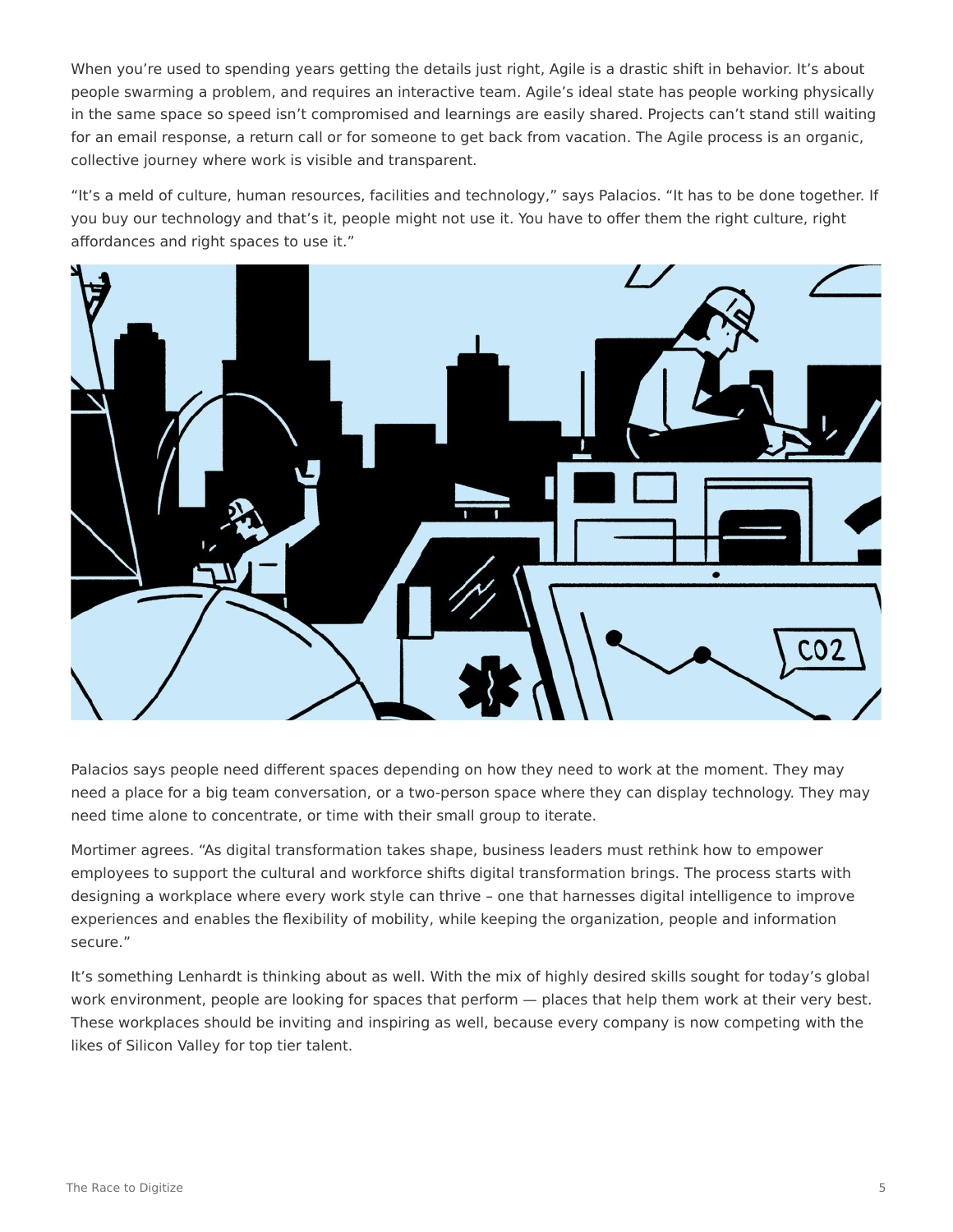"More and more, how do you put a team together and give them control over their space so they can have some flexibility to have the space work for them, depending on the problems they're trying to solve?" says Lenhardt.

There's a lot to consider. But, the stakes have never been higher for those that get it right.

## **HOW IS DATA LEADING TO DOLLARS?**

*Here's a few examples from companies getting it right.*

### **1. La Liga**

Spain's top professional soccer league broadcasts to a weekly audience of 2.1 billion. Artificial intelligence and cloud services allow La Liga fans to specify their favorite teams and players, and then access only the content, videos and statistics that matter most to them.

### **2. Tetra Pak**

Service engineers at the packaging giant use HoloLens headsets to more quickly diagnose and fix machine issues, even remotely. Digital tools and cloud-connected machines predict equipment maintenance needs and avoid costly breakdowns.

#### **3. Delta Air Lines**

The airline is using a mobile strategy by starting to equip its 19,000 flight attendants with mobile devices, increasing incremental revenue from in-flight purchases.

#### **4. Boeing**

Asset tracking technology keeps tabs on billions of small parts. Tags on every part labeled "valuable" allow an object's exact position to be located. Boeing is saving money and time looking for lost parts.

#### **5. General Motors**

Remote monitoring alerts factory workers before a problem happens. Monitoring, diagnostics and proactive maintenance reduce downtime that can cost automakers anywhere from \$15,000-50,000 per minute, according to Nielsen.

#### **6. NBA**

Sensors on the ball and each player allow NBA coaches and players to analyze which plays are most successful.

### **7. City of Chicago**

More than 600 data sets can help the city predict, prepare and solve problems in real-time in emergencies or for a big planned event.

#### **8. Copenhagen**

Increased convenience and reduced congestion with realtime lighting and parking management. Reduced the use of CO2 emissions with a connected city infrastructure.

#### **9. University of British Columbia**

Linked Wi-Fi analytics with building control systems to lower gas emissions 33 percent and create 5 percent energy savings equating to \$200,000-400,000 annually.